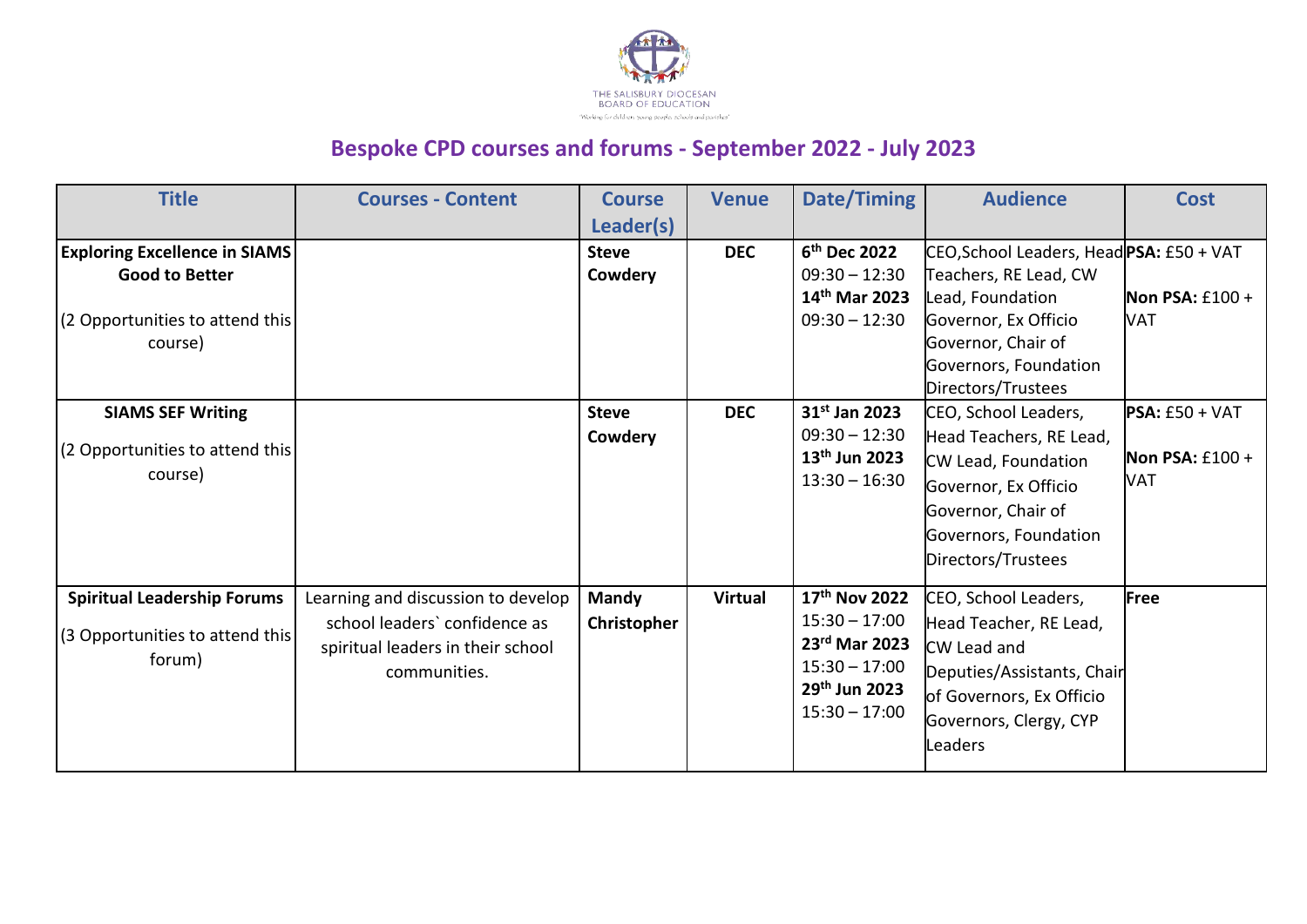| <b>Title</b>                                                                                              | <b>Courses - Content</b>                                                                                                                                                                                                                                                                                                                                             | <b>Course</b>                                                                           | <b>Venue</b>   | <b>Date/Timing</b>                                                                           | <b>Audience</b>                                                                               | <b>Cost</b>                                  |
|-----------------------------------------------------------------------------------------------------------|----------------------------------------------------------------------------------------------------------------------------------------------------------------------------------------------------------------------------------------------------------------------------------------------------------------------------------------------------------------------|-----------------------------------------------------------------------------------------|----------------|----------------------------------------------------------------------------------------------|-----------------------------------------------------------------------------------------------|----------------------------------------------|
| <b>Embedding Understanding</b><br>Christianity in your school                                             | <b>Taking Understanding Christianity</b><br>Knowledge and Teaching Strategies<br>One Step Further                                                                                                                                                                                                                                                                    | Leader(s)<br><b>Hub Lead</b><br><b>Practitioner</b><br>s with<br><b>Nicola</b><br>Coupe | <b>DEC</b>     | 18th Apr 2023<br>$09:30 - 15:30$                                                             | <b>RE Lead</b>                                                                                | $PSA: E75 + VAT$<br>Non PSA: £150<br>$+ VAT$ |
| <b>Developing Spirituality</b><br><b>Across the Curriculum</b>                                            | Spiritual development is important<br>for human flourishing and mental<br>wellbeing - come and work on<br>building your school curriculum to<br>provide opportunities for growth in<br>this element of learning.                                                                                                                                                     | <b>Nicola</b><br>Coupe                                                                  | <b>DEC</b>     | 20th Jun 2023<br>$09:30 - 15:30$                                                             | CEO, School Leaders,<br>Head Teachers, CW<br>Leads, RE Lead, Chair of<br>Governors, Governors | $PSA: E75 + VAT$<br>Non PSA: £150<br>+ VAT   |
| <b>Courageous Advocacy:</b><br><b>Beyond the Cake Sale</b>                                                | Beyond the Cake Sale: Deepening<br>the impact of your Social Justice<br>activities in school and the<br>community                                                                                                                                                                                                                                                    | <b>Lizzie</b><br>Whitbread                                                              | <b>DEC</b>     | 28 <sup>th</sup> Feb 2023<br>$09:30 - 15:30$                                                 | CEO, School Leaders,<br>RE Lead, CW Lead,<br>Clergy, CYP Leaders                              | $PSA: E75 + VAT$<br>Non PSA: £150<br>$+ VAT$ |
| <b>Basic Good practice for</b><br><b>Running CYP groups</b><br>(2 Opportunities to attend<br>this course) | Control not chaos - making good<br>practice guidelines work to support<br>your work with children and young<br>people                                                                                                                                                                                                                                                | <b>Lizzie</b><br>Whitbread                                                              | <b>Virtual</b> | 27 <sup>th</sup> Sep 2022<br>$19:00 - 21:00$<br>15 <sup>th</sup> May 2023<br>$19:00 - 21:00$ | Clergy, CYP Leaders and<br>volunteers, Chaplains                                              | $£5 + £1$ VAT                                |
| Working with under 5's -<br>developing community and<br><b>Spiritual Encounter</b>                        | This course is a fantastic<br>opportunity for those working with<br>children and families to explore<br>mission & ministry to the under<br>5's. Discover practical ways to<br>develop community and Spiritual<br>Encounter with babies, toddlers<br>and pre-schoolers and reflect on<br>the significance of under 5's<br>ministry in building the Kingdom of<br>God. | Hannah<br><b>Tarring</b>                                                                | <b>DEC</b>     | 11 <sup>th</sup> Oct 2023<br>09:30-12:00                                                     | Foundation Governors,<br>Clergy, CYP Leaders                                                  | $£15 + VAT$                                  |